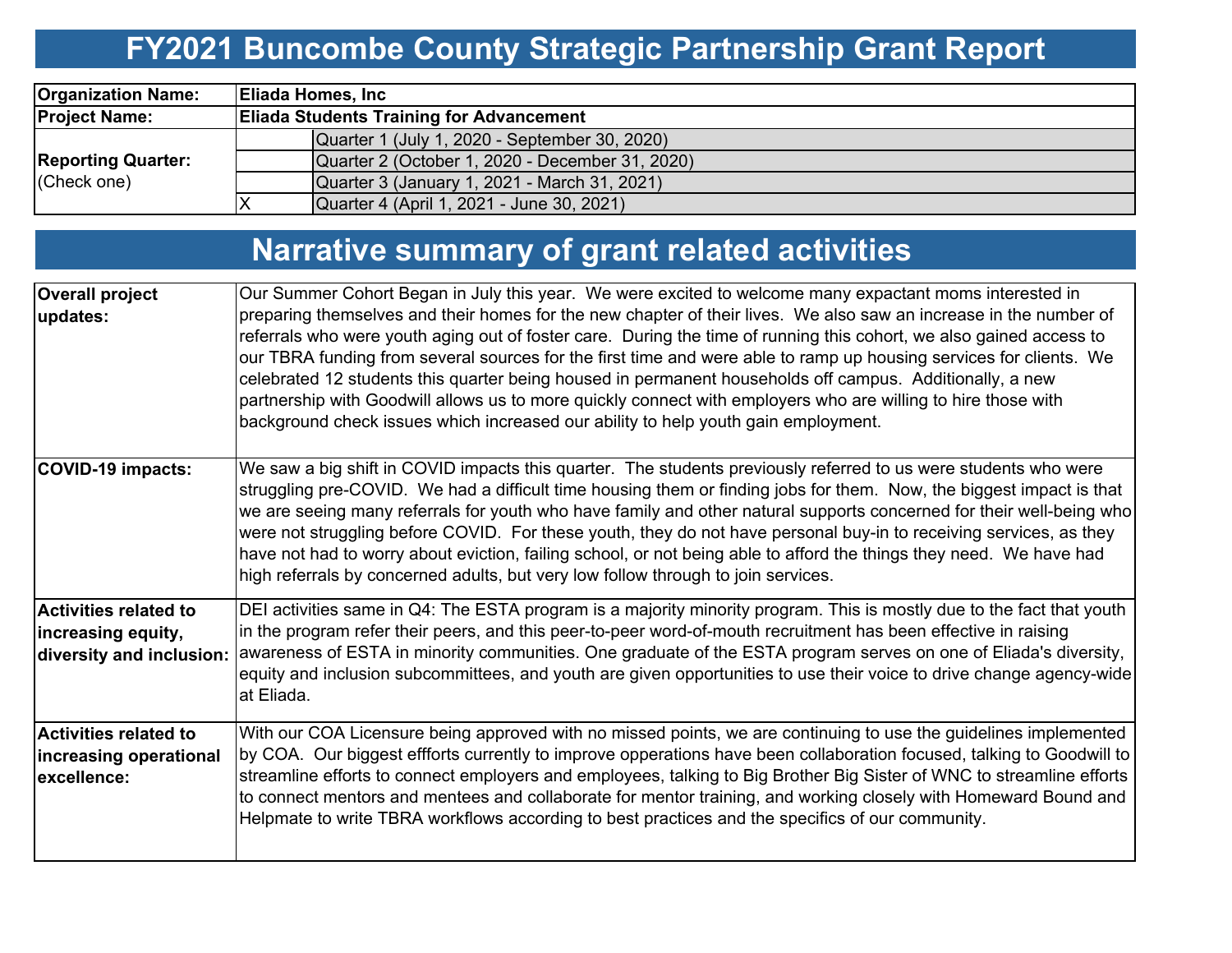## **FY2021 Buncombe County Strategic Partnership Grant Report**

| <b>Organization Name:</b>                |    | <b>Eliada Homes, Inc.</b>                       |  |  |  |  |  |  |
|------------------------------------------|----|-------------------------------------------------|--|--|--|--|--|--|
| <b>Project Name:</b>                     |    | <b>Eliada Students Training for Advancement</b> |  |  |  |  |  |  |
|                                          |    | Quarter 1 (July 1, 2020 - September 30, 2020)   |  |  |  |  |  |  |
| <b>Reporting Quarter:</b><br>(Check one) | 10 | Quarter 2 (October 1, 2020 - December 31, 2020) |  |  |  |  |  |  |
|                                          |    | Quarter 3 (January 1, 2021 - March 31, 2021)    |  |  |  |  |  |  |
|                                          |    | Quarter 4 (April 1, 2021 - June 30, 2021)       |  |  |  |  |  |  |

### **Progress toward annual goals**

|                                                                                                                                                    | Please only include new data for the specific quarter |                  |                  |                  |                  |                                                 |
|----------------------------------------------------------------------------------------------------------------------------------------------------|-------------------------------------------------------|------------------|------------------|------------------|------------------|-------------------------------------------------|
| <b>Measure</b>                                                                                                                                     | <b>Annual Goal</b>                                    | <b>Quarter 1</b> | <b>Quarter 2</b> | <b>Quarter 3</b> | <b>Quarter 4</b> | <b>Progress</b><br>toward<br><b>Annual Goal</b> |
| $\#$ of youth served                                                                                                                               | 65                                                    | 23               | 15               | 10               | 8                | 56                                              |
| % of youth that achieve entry-level employment<br>with wage progression opportunities                                                              | 80%                                                   | 61%              | 66%              | 64%              | 77%              | 77%                                             |
| % of youth that improve their independent living<br>skills                                                                                         | 80%                                                   | 75%              | 76%              | 71%              | 73%              | 76%                                             |
| % of youth that increase their resiliency by 3<br>factors                                                                                          | 80%                                                   | 75%              | 37%              | 15%              | 75%              | 75%                                             |
| % of homeless youth that achieve housing<br>stability                                                                                              | 75%                                                   | 22%              | 80%              | 65%              | 74%              | 80%                                             |
| % of early parenting youth that obtain child care<br>vouchers and a spot at a childcare center or<br>develop a temporary child care solution until |                                                       |                  |                  |                  |                  |                                                 |
| they obtain vouchers and a spot at a center                                                                                                        | 75%                                                   | 55%              | 60%              | 61%              | 61%              | 61%                                             |

#### **Comments:**

We currently have 6 clients who have had less than one month to make progress and an additional 2 who have had less than 3 months to work towards goals for housing, employment, and life skill acquisition. We saw a decrease in involvement during Q4, hearing from referred participants that they were not concerned about the things referring agencies were worried about since COVID precautions had meant they were still able to pass school, get food, and stay housed even if they were not attending school or working. We suspect an increase after the eviction moretorium and unemployment benefits end. When evaluating only students who have been involved 6 months or more, we achieve the following statistics: Employment - 80%, Independent Living Skills - 80%, RPF - 84%, Housing - 90%, Parenting - 94%.